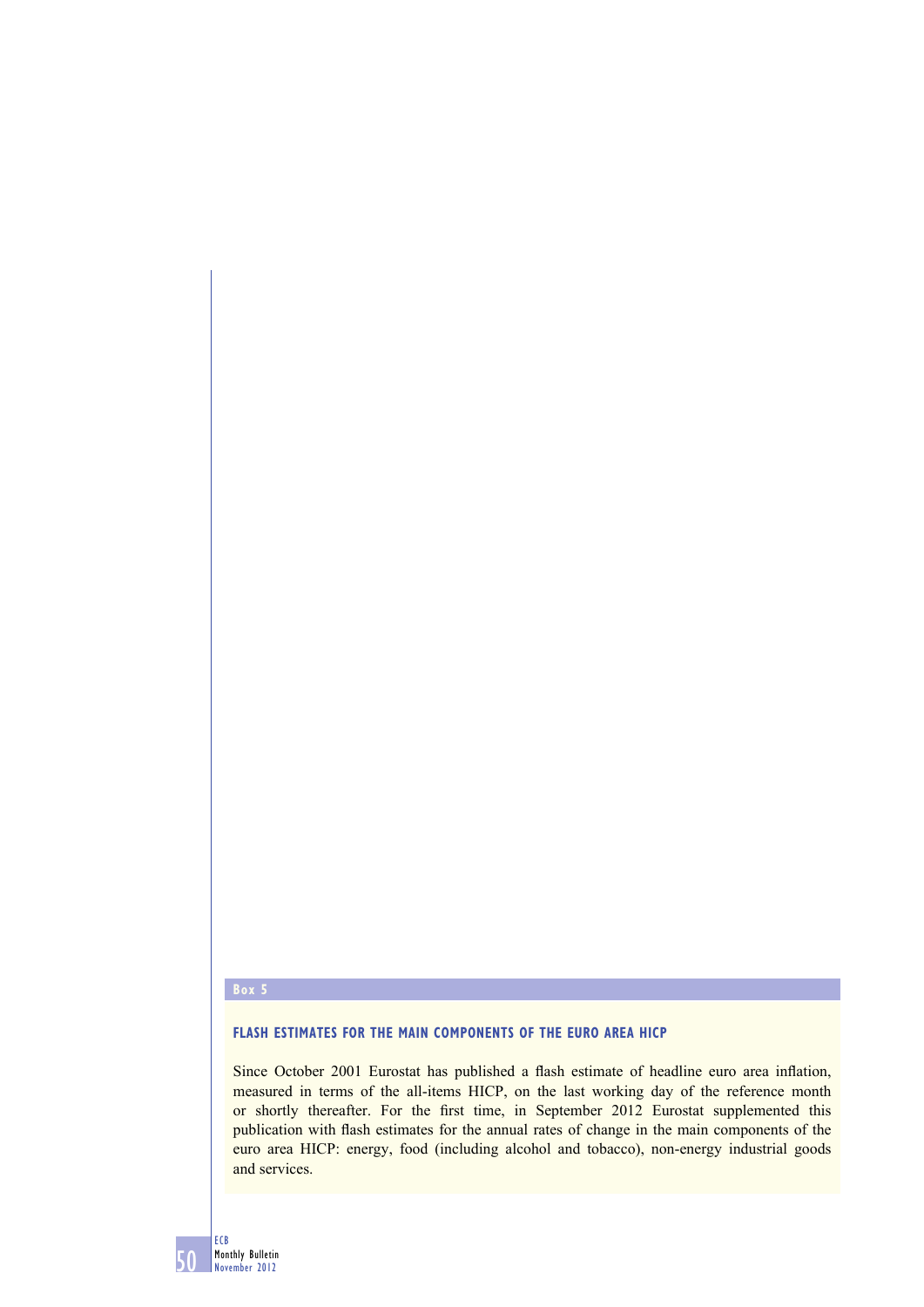Prices and costs

The higher degree of detail in the flash estimate, which was requested by the ECB and other users, helps facilitate a more timely assessment of price developments. There are important differences between HICP components in terms of the forces driving price changes and their persistence. For example, the energy component is the most volatile of the main components and its dynamics are driven, to a substantial extent, by developments in crude oil prices. By contrast, services prices vary much less on average and are mainly determined by domestic factors. Providing flash estimates for the main components of the euro area HICP thus allows for a more comprehensive analysis to be carried out in a more timely manner.





## **Methodology**

The flash estimates for the main HICP components are available as annual rates of change rounded to the first decimal place.<sup>1</sup> As is the case with the headline HICP estimate, Eurostat derives the flash estimates for the main components from national data provided by the statistical offices of euro area Member States in the form of published or unpublished early estimates. The flash estimates for the headline HICP are derived separately from those of its main components. The estimates for the components are calibrated to be consistent with the estimate for the headline HICP. The derivation of the flash estimates is illustrated in Chart A.<sup>2</sup>

Where preliminary data are incomplete, estimates are obtained using econometric models. These models rely on the information on energy prices provided by the General Directorate Energy of the European Commission (published in the weekly Oil Bulletin<sup>3</sup>), on HICP back series and on HICP data for the reference month available for other countries. The overall data used both for deriving the estimate of the euro area headline HICP and for its breakdown normally cover more than 95% of the consumption expenditure in the euro area.

## **Reliability**

The flash estimate for the headline HICP has been very reliable. Chart B shows the flash estimates, the official data and the differences between them since January 2007. Out of 69 flash estimates published in this period, the inflation rate was accurately estimated 47 times (which corresponds to two-thirds of the reference months) and differed by only 0.1 percentage point 22 times.<sup>4</sup>

<sup>4</sup> See also the boxes entitled "Assessing the reliability of Eurostat's euro area HICP flash estimate", *Monthly Bulletin*, ECB, January 2006, "Evaluating Eurostat's euro area HICP flash estimate", *Monthly Bulletin*, ECB, November 2002, and for a review of baseline inflation projections "The forecast bias for euro area HICP inflation", *Monthly Bulletin*, ECB, June 2012.



<sup>1</sup> In addition to the annual rates of change, the corresponding index levels and the monthly rates of change are made available in Eurostat's online database: http://epp.eurostat.ec.europa.eu/portal/page/portal/hicp/introduction.

<sup>2</sup> For further information, see the article entitled "Inflation in the euro area", available in the "Statistics Explained" section of Eurostat's website at http://epp.eurostat.ec.europa.eu/statistics\_explained.

<sup>3</sup> Available on the European Commission's website at http://ec.europa.eu/energy/observatory/oil/bulletin\_en.htm